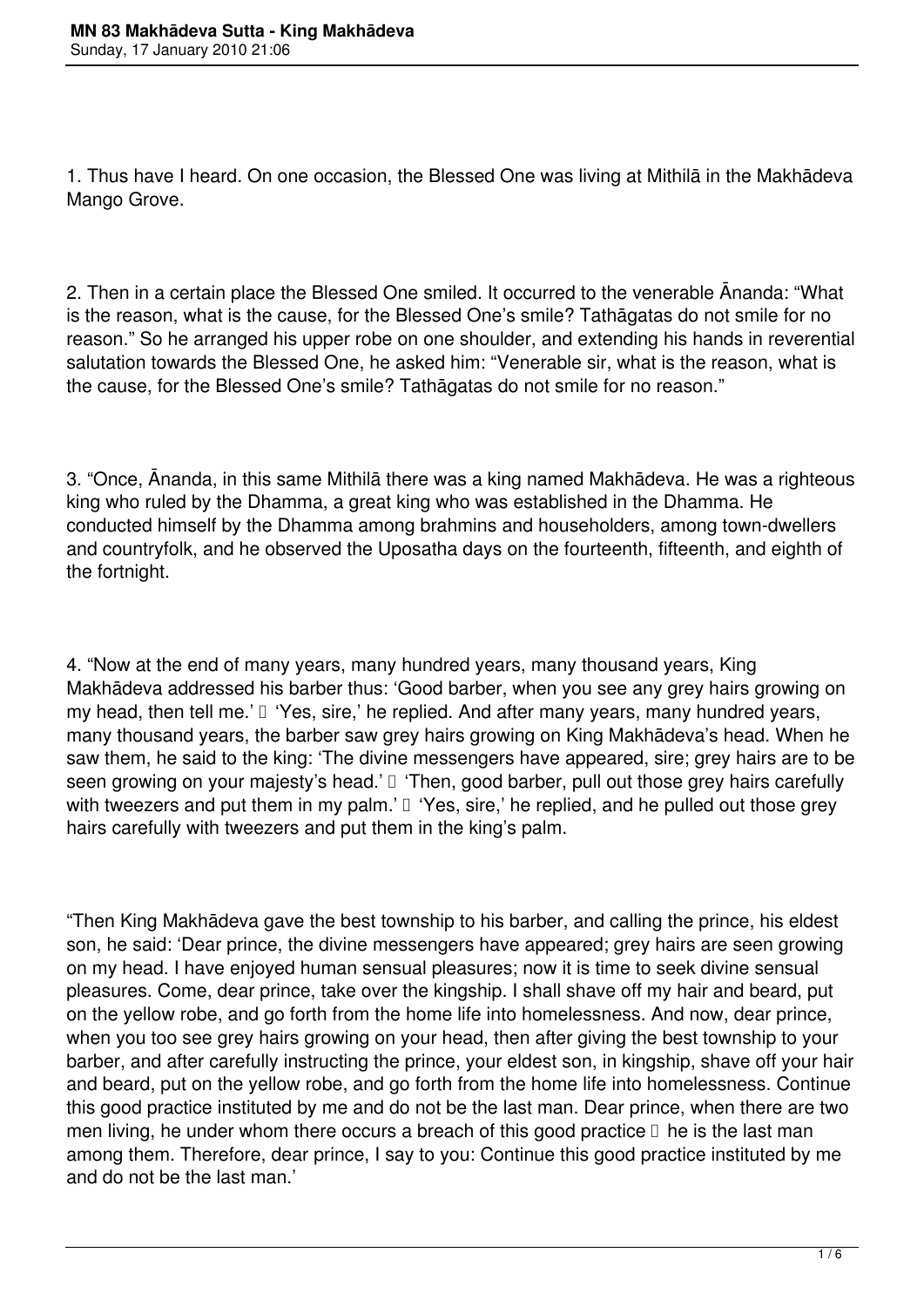5. "Then, after giving the best township to his barber and after carefully instructing the prince, his eldest son, in kingship, in the Makhādeva Mango Grove he shaved off his hair and beard, put on the yellow robe, and went forth from the home life into homelessness.

"He abided pervading one quarter with a mind imbued with loving-kindness, likewise the second, likewise the third, likewise the fourth; so above, below, around, and everywhere, and to all as to himself, he abided pervading the all-encompassing world with a mind imbued with loving-kindness, abundant, exalted, immeasurable, without hostility and without ill will.

"He abided pervading one quarter with a mind imbued with compassion...with a mind imbued with altruistic joy...with a mind imbued with equanimity, likewise the second, likewise the third, likewise the fourth; so above, below, around, and everywhere, and to all as to himself, he abided pervading the all-encompassing world with a mind imbued with equanimity, abundant, exalted, immeasurable, without hostility and without ill will.

6. "For eighty-four thousand years King Makhādeva played childish games; for eighty-four thousand years he acted as vice-regent; for eighty-four thousand years he governed the kingdom; for eighty-four thousand years he led the holy life in this Makhādeva Mango Grove after shaving off his hair and beard, putting on the yellow robe, and going forth from the home life into homelessness. By developing the four divine abodes, on the dissolution of the body, after death, he passed on to the Brahma-world.

7-9. "Now at the end of many years, many hundred years, many thousand years, King Makhādeva's son addressed his barber thus:...(*as above, §§4-6, reading* "King Makhādeva's son" *throughout*)...By developing the four divine abodes, on the dissolution of the body, after death, he passed on to the Brahma-world.

10. "The descendants of King Makhādeva's son to the number of eighty-four thousand kings in succession, after shaving off their hair and beard and putting on the yellow robe, went forth from the home life into homelessness in this Makhādeva Mango Grove. They abided pervading one quarter with a mind imbued with loving-kindness...with compassion...with altruistic joy...with equanimity...without ill will.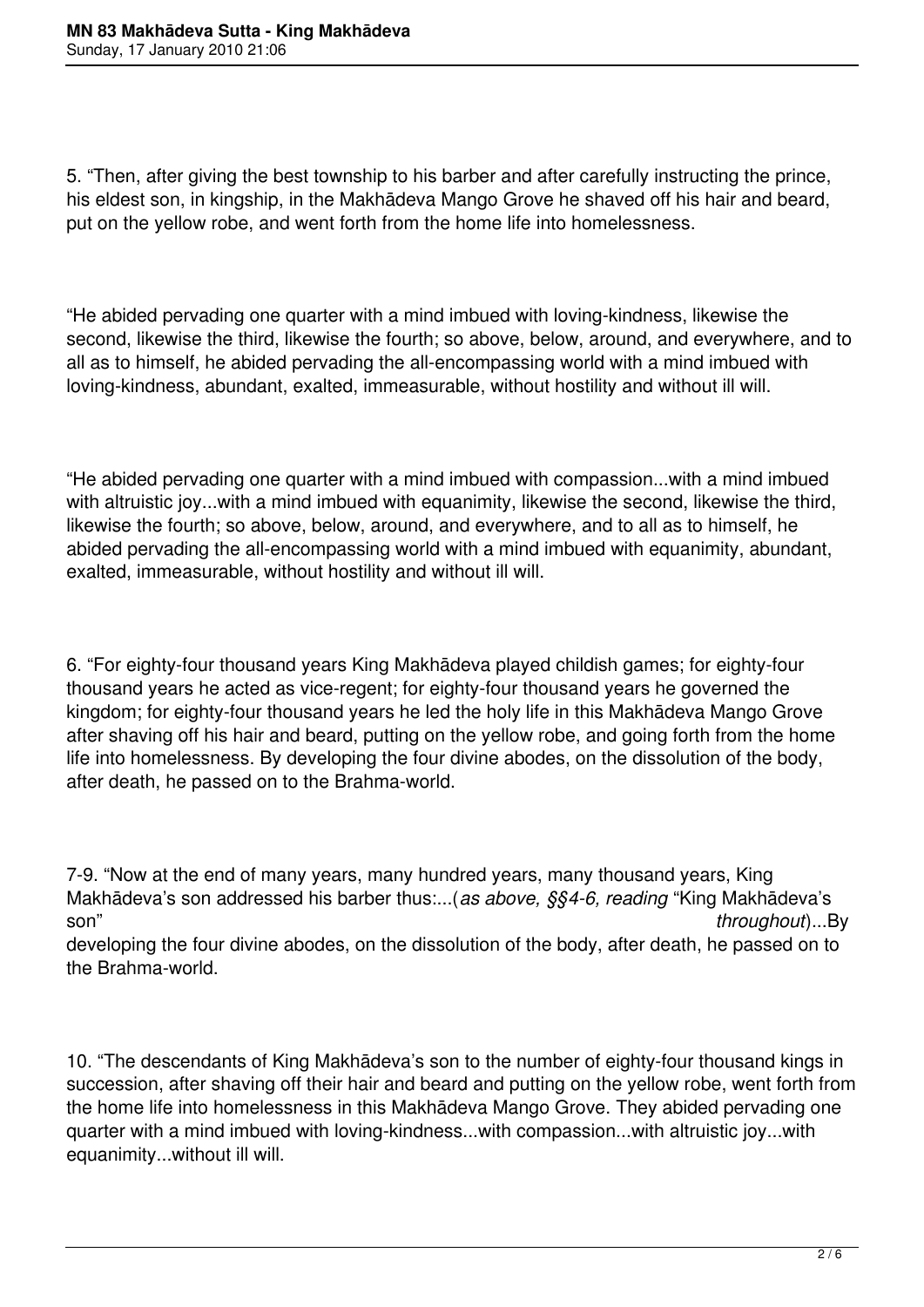11. "For eighty-four thousand years they played childish games; for eighty-four thousand years he acted as vice-regent; for eighty-four thousand years they governed the kingdom; for eighty-four thousand years they led the holy life in this Makhādeva Mango Grove after shaving off their hair and beard, putting on the yellow robe, and going forth from the home life into homelessness. By developing the four divine abodes, on the dissolution of the body, after death, they passed on to the Brahma-world.

12. "Nimi was the last of those kings. He was a righteous king who ruled by the Dhamma, a great king who was established in the Dhamma. He conducted himself by the Dhamma among brahmins and householders, among town-dwellers and countryfolk, and he observed the Uposatha days on the fourteenth, fifteenth, and eighth of the fortnight.

13. "Once, Ānanda, when the gods of the Thirty-three had met together and were seated in the Sudhamma Assembly, this discussion arose among them: 'It is a gain, sirs, for the people of Videha, it is a great gain for the people of Videha that their King Nimi is a righteous king who rules by the Dhamma, a great king who is established in the Dhamma. He conducts himself by the Dhamma among brahmins and householders, among town-dwellers and countryfolk, and he observes the Uposatha days on the fourteenth, fifteenth, and eighth of the fortnight.'

"Then Sakka, ruler of gods, addressed the gods of the Thirty-three: 'Good sirs, do you want to see King Nimi?' I 'Good sir, we want to see King Nimi.'

"Now on that occasion, it being the Uposatha day of the fifteenth, King Nimi had washed his head and ascended to the upper palace chamber, where he was seated for the Uposatha observance. Then, just as quickly as a strong man might extend his flexed arm or flex his extended arm, Sakka, ruler of gods, vanished among the gods of the Thirty-three and appeared in the presence of King Nimi. He said: 'It is a gain for you, great king, it is a great gain for you, great king. When the gods of the Thirty-three had met together and were seated in the Sudhamma Assembly, this discussion arose among them: "It is a gain, sirs, for the people of Videha...eighth of the fortnight." Great king, the gods want to see you. I shall send a chariot harnessed to a thousand thoroughbreds for you, great king. Great king, mount the divine chariot without misgiving.'

"King Nimi consented in silence. Then, just as quickly as a strong man might extend his flexed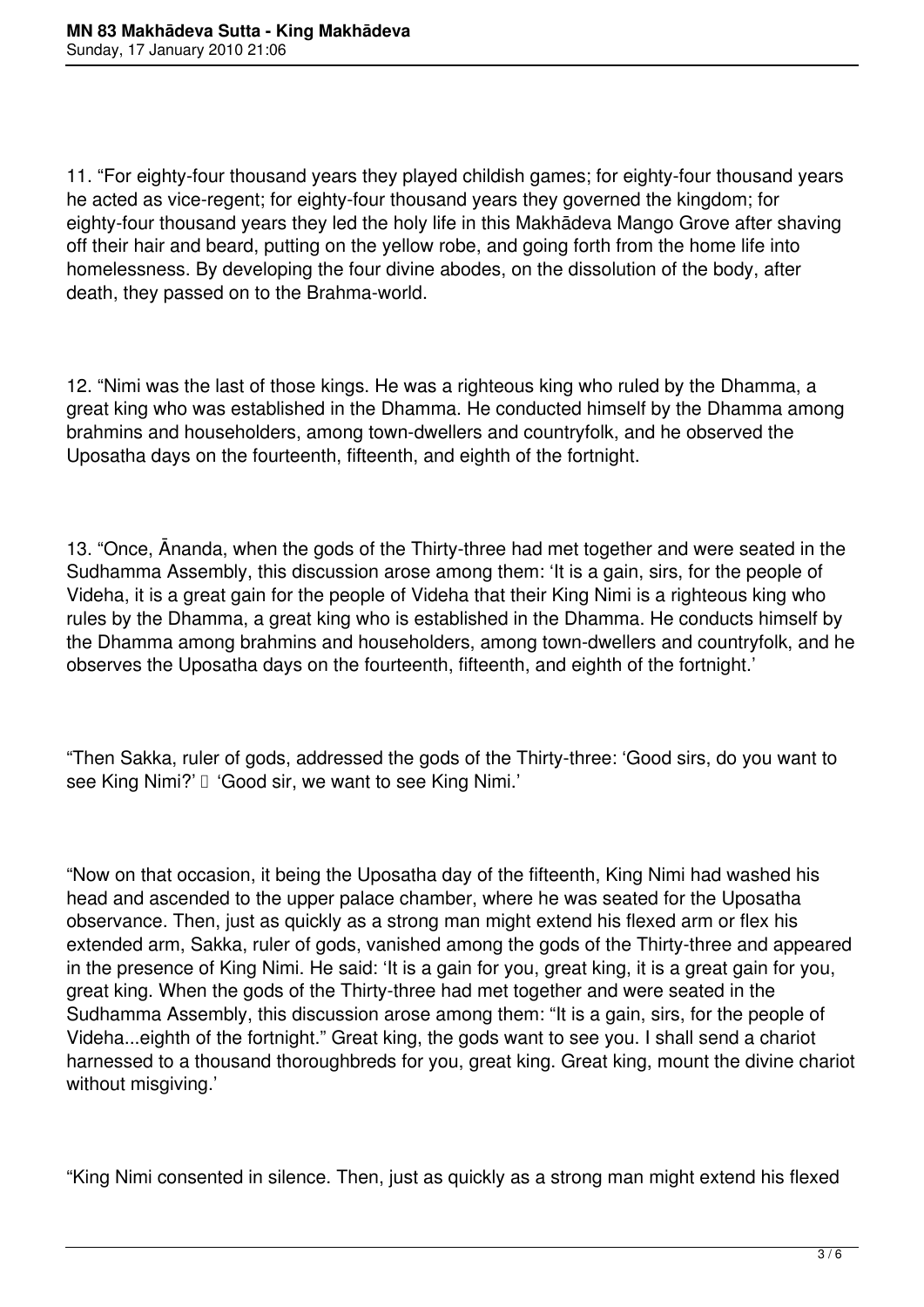arm or flex his extended arm, Sakka, ruler of gods, vanished in the presence of King Nimi and appeared among the gods of the Thirty-three.

14. "Then Sakka, ruler of gods, addressed the charioteer Mātali thus: 'Come, good Mātali, prepare a chariot harnessed to a thousand thoroughbreds, and go to King Nimi and say: "Great king, this chariot harnessed to a thousand thoroughbreds has been sent for you by Sakka, ruler of gods. Great king, mount the divine chariot without misgiving.'"

"'May your words be held sacred,' the charioteer Mātali replied. And having prepared a chariot harnessed to a thousand thoroughbreds, he went to King Nimi and said: 'Great king, this chariot harnessed to a thousand thoroughbreds has been sent for you by Sakka, ruler of gods. Great king, mount the divine chariot without misgiving. But, great king, by which route shall I drive you: by that on which doers of evil experience the results of evil actions, or by that on which doers of good experience the results of good actions?'  $\Box$  'Drive me by both routes, Mātali.'

15. "Mātali brought King Nimi to the Sudhamma Assembly. Sakka, ruler of gods, saw King Nimi coming in the distance and said to him: 'Come, great king! Welcome, great king! The gods of the Thirty-three, great king, seated in the Sudhamma Assembly, have expressed themselves thus: "It is a gain, sirs, for the people of Videha...eighth of the fortnight." Great king, the gods of the Thirty-three want to see you. Great king, enjoy divine might among the gods.'

"'Enough, good sir. Let the charioteer drive me back to Mithilā. There I will conduct myself by the Dhamma among brahmins and householders, among town-dwellers and countryfolk; there I will observe the Uposatha days on the fourteenth, fifteenth, and eighth of the fortnight.'

16. "Then Sakka, ruler of gods, told the charioteer Mātali: 'Come, good Mātali, prepare the chariot harnessed to a thousand thoroughbreds and drive King Nimi back to Mithilā.'

'May your word be held sacred,' the charioteer Mātali replied. And having prepared the chariot harnessed to a thousand thoroughbreds, he drove King Nimi back to Mithilā. And there, indeed, King Nimi conducted himself by the Dhamma among brahmins and householders, among town-dwellers and countryfolk; and there he observed the Uposatha days on the fourteenth, fifteenth, and eighth of the fortnight.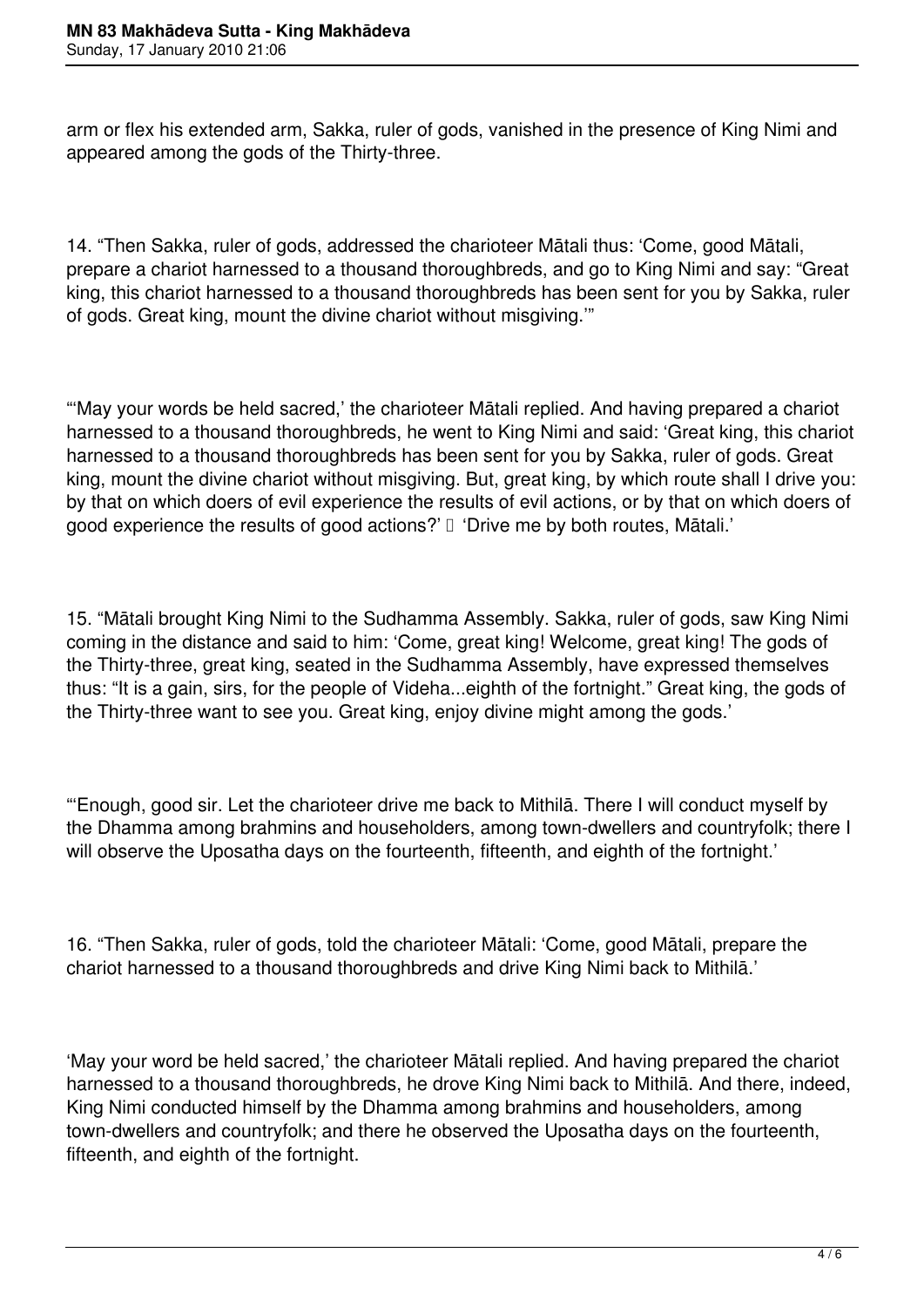17-19. "Then at the end of many years, many hundred years, many thousand years, King Nimi addressed his barber thus:... (*as above, §§4-6, reading* "King Nimi" *throughout*)...By developing the four divine abodes, on the dissolution of the body, after death, he passed on to the Brahma-world.

20. "Now King Nimi had a son named Kallarajanaka. He did not go forth from the home life into homelessness. He broke that good practice. He was the last man among them.

21. "Now, Ānanda, it may be that you think thus: 'Certainly, on that occasion someone else was King Makhādeva, who instituted that good practice.' But it should not be regarded thus. I was King Makhādeva on that occasion. I instituted that good practice and later generations continued that good practice instituted by me. But that kind of good practice does not lead to disenchantment, to dispassion, to cessation, to peace, to direct knowledge, to enlightenment, to Nibbāna, but only to reappearance in the Brahma-world. But there is this kind of good practice that has been instituted by me now, which leads to complete disenchantment, to dispassion, to cessation, to peace, to direct knowledge, to enlightenment, to Nibbāna. And what is that good practice? It is this Noble Eightfold Path; that is, right view, right intention, right speech, right action, right livelihood, right effort, right mindfulness, and right concentration. This is the good practice instituted by me now, which leads to complete disenchantment, to dispassion, to cessation, to peace, to direct knowledge, to enlightenment, to Nibbāna.

"Ānanda, I say to you: continue this good practice instituted by me and do not be the last man. Ānanda, when there are two men living, he under whom there occurs a breach of this good practice  $\Box$  he is the last man among them. Therefore,  $\bar{A}$ nanda, I say to you: continue this good practice instituted by me and do not be the last man."

That is what the Blessed One said. The venerable Ānanda was satisfied and delighted in the Blessed One's words.

Majihima Nikāya 83 Part Two – The Middle Fifty Discourses (Majjhimapall lasapalli) The Division on Kings (Rājavagga)